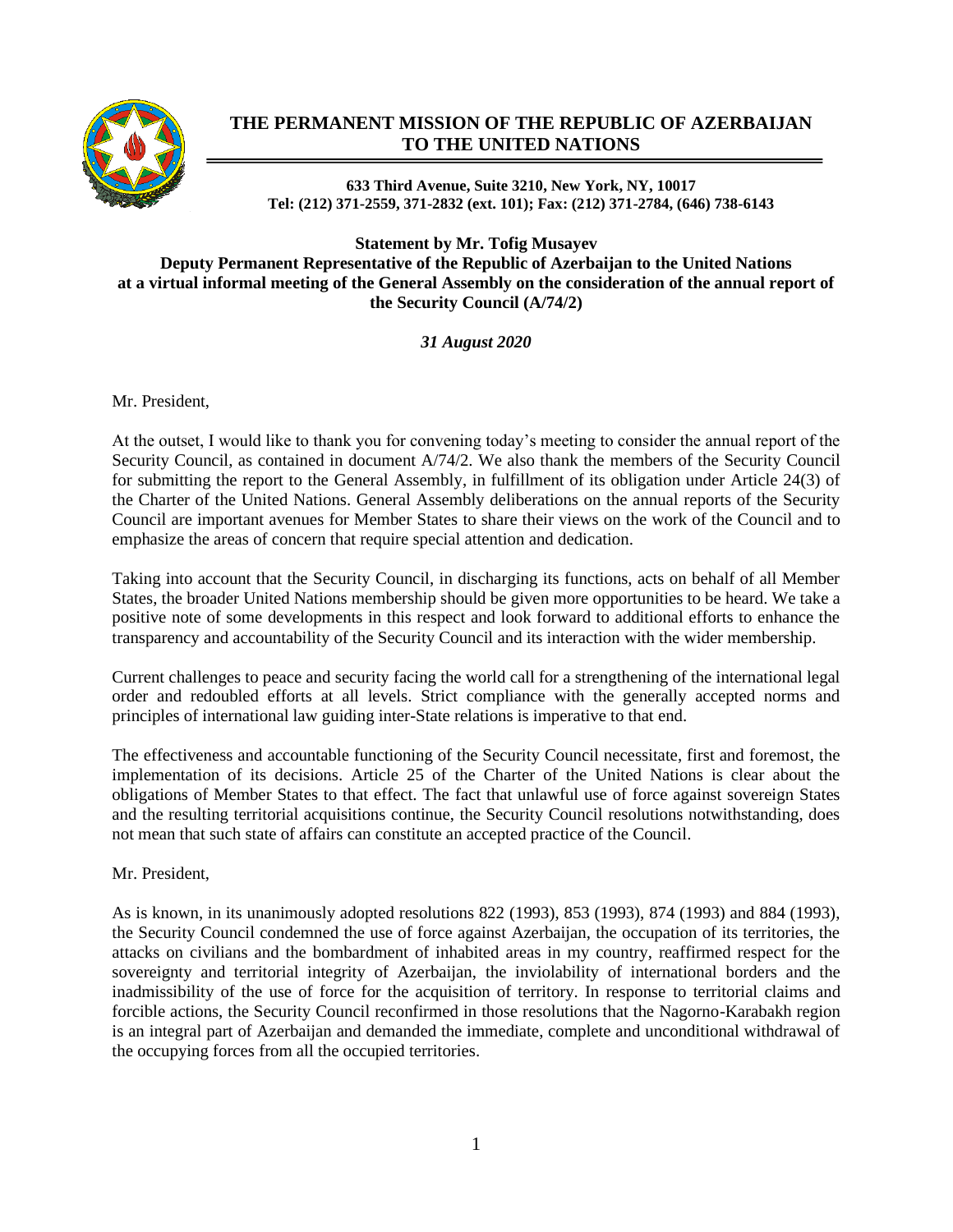It was exactly the Armenian armed attacks against Azerbaijan and the occupation of its territories, which elicited the aforementioned resolutions of the Security Council, as well as seven statements by its President. The resolutions provide authoritative clarification as to the committed acts, the violated obligations and the duties to put an end to the illegal situation thus created. They qualified Armenia's actions as the unlawful use of force and invalidated its claims over the territories of Azerbaijan once and for all.

The numerous decisions and documents adopted by other international organizations are framed along the same lines.

Thus, in its declaration of 4 November 1993, adopted in connection with the expansion of territorial seizures by the Armenian armed forces notwithstanding the Security Council resolutions, the OSCE Minsk Group stated in particular that "no acquisition of territory by force can be recognized, and the occupation of territory cannot be used to obtain international recognition or to impose a change of legal status" ((S/26718, enclosure I).

However, key Security Council demands remain unimplemented until now and, as an immediate corollary, this unresolved conflict and its military and humanitarian consequences continue to endanger peace, security and development. Moreover, Armenia persistently obstructs the conflict settlement process and regularly resorts to various provocations aimed at escalating the situation on the ground and consolidating the current status quo.

On 12 July 2020, the armed forces of Armenia, in blatant violation of international law, launched a crossborder attack against Azerbaijan in the Tovuz district, with the use of artillery and mortars. The attacks continued on the following days, directly targeting also the adjacent densely populated areas in the Aghdam, Dongar Qushchu and Alibeyli villages of the Tovuz district of Azerbaijan. As a result, a 76 year-old resident of the Aghdam village and 12 officers and soldiers of the armed forces of Azerbaijan were killed, and many were wounded. Serious damage was inflicted upon the civilian facilities in the area. It is notable that Armenia launched the attacks across the international border, far away from the Nagorno-Karabakh region and other occupied territories of Azerbaijan.

Even the devastating impact of the COVID-19 pandemic has not prevented Armenia from its armed provocation. It is apparent that Armenia's statement on its alleged support for and adherence to the appeal of the Secretary-General of the United Nations for a global ceasefire is nothing other than utter falsehood. No doubt, Armenia's objective is not to save lives and alleviate the sufferings of people in need, but to expand and secure its aggression and annexation. Instead of preparing its population for peace, the current Armenian leadership has replicated its predecessors' annexationist policy, both in words and deeds.

The recent escalation has taken place against the background of Armenia's continued attempts to challenge the format of negotiations and derail the peace process, misinterpret the norms and principles of international law, the resolutions of the United Nations Security Council and other documents and decisions on the conflict settlement, prolong the occupation of the territories of Azerbaijan, strengthen its military build-up in these territories and change their demographic, cultural and physical character. Such actions, as well as the attempts by Armenia to introduce the internationally recognized territory of Azerbaijan – the Nagorno-Karabakh region and other occupied districts – under different fake names, promote and advertise the unlawful puppet regime it has established in those territories have nothing in common with the objective of the peaceful and negotiated settlement of the conflict based on international law.